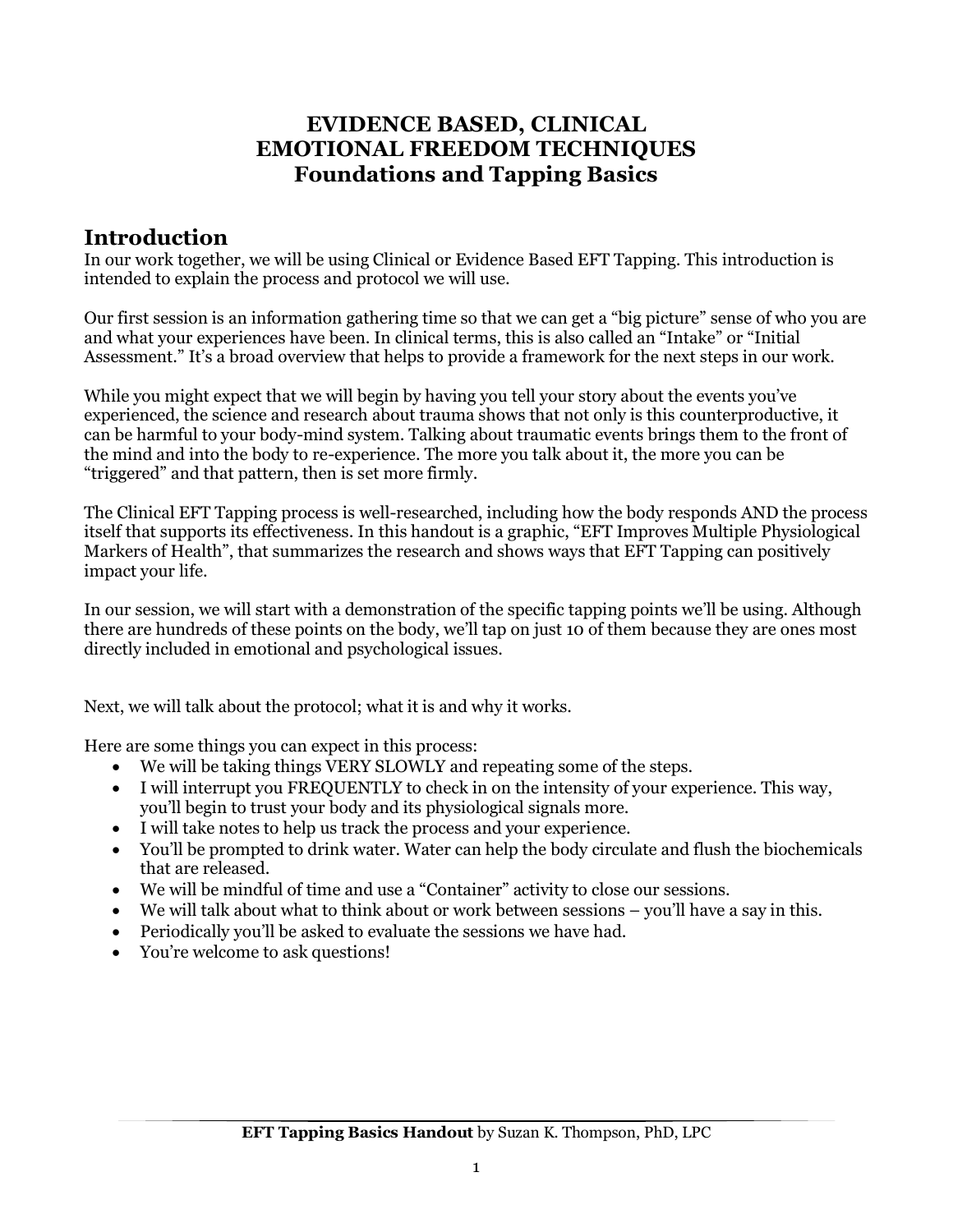#### **What is Tapping?**

Emotional Freedom Techniques (EFT) "Tapping" is an integrative intervention that combines elements of exposure and cognitive therapy and stimulation of acupressure points. It uses a two-finger tapping sequence along with cognitive and somatic statements balanced with an emotional acceptance statement.

A growing body of research supports the effectiveness of EFT Tapping. The approach has been researched in more than 60 investigators in more than 10 countries. The scientific results have been published in more than 20 peer-reviewed professional journals. It has been shown to provide relief from chronic pain, emotional problems, disorders, addictions, phobias, post-traumatic stress disorder, and physical diseases. Although Tapping is a new intervention, the healing concepts that it's based on have been in practice in Eastern medicine for over 5,000 years.

Like acupuncture and acupressure, EFT Tapping is a set of techniques which utilize the body's energy meridian points. You can stimulate these meridian points by tapping on them with your fingertips – literally tapping into your body's own energy and healing power.

#### **The History of Tapping: An Accidental Discovery Leads to a Healing Revolution**

(adapted from The Tapping Solution)

It began in 1980, with a psychologist by the name of Roger Callahan, and a patient with an extreme phobia of water. Mary's fear of water controlled her life and kept her from daily activities. She was unable to take her children to the beach and was unable to drive near the ocean; she grew fearful when it rained, and could not even withstand the sight of water on TV. She had vivid nightmares involving water.

Dr. Callahan and Mary had been working on this problem together for over a year. Finally, Mary worked up the courage to sit within sight of the pool at Dr. Callahan's house. Even doing this caused Mary extreme distress, and though she found ways to cope with the intense fear and emotional pain, she did not overcome her phobia. They discussed her problem, and how to overcome it, but without success.

Her fear of being near the water caused Mary stomach pains – a common "gut reaction." Dr. Callahan had recently been studying traditional Chinese medicines, and learning about meridians. Suddenly he had an inspiration. Remembering that there was an acupuncture point for the stomach meridian on the cheekbone, he asked her to tap there, thinking it might cure her stomach pains.

Mary tapped her cheekbone as directed. The response seemed miraculous, to both Mary and Dr. Callahan. Her stomach pains disappeared. But even more amazingly, her phobia of water disappeared, too! She ran down to the pool and began splashing herself with water, rejoicing in her newfound freedom from fear.

Based on this discovery, Dr. Callahan began a series of investigations to develop and refine this technique, which he termed Thought Field Therapy. Gary Craig trained under Dr. Callahan's tutelage in the 1990's, learning the procedures for TFT. As time passed, Craig began to observe some problems with TFT, aspects that he saw were unnecessary complications.

TFT required practitioners to tap on a specific sequence of meridians (called an algorithm) for each different problem. Diagnosing the problem required a technique called muscle testing, wherein the practitioner would measure the relative strength of a muscle, while the patient explored various thoughts or statements.

Craig observed repeated scenarios in which the problem was incorrectly diagnosed or the practitioner tapped out the meridian points in the wrong order, yet the patient was still helped. Based on these observations, he concluded that it did not matter in which order the meridian points were tapped.

Craig developed EFT as a simplified, improved version of the concepts behind Callahan's TFT. EFT has one basic, simple sequence of points to tap, no matter what the situation.

Because of this, thousands of people have used Tapping for illnesses and to resolve emotional problems. Tapping practitioners have studied the techniques and trained to take on more complicated and difficult cases, and these dedicated practitioners report more successful applications daily.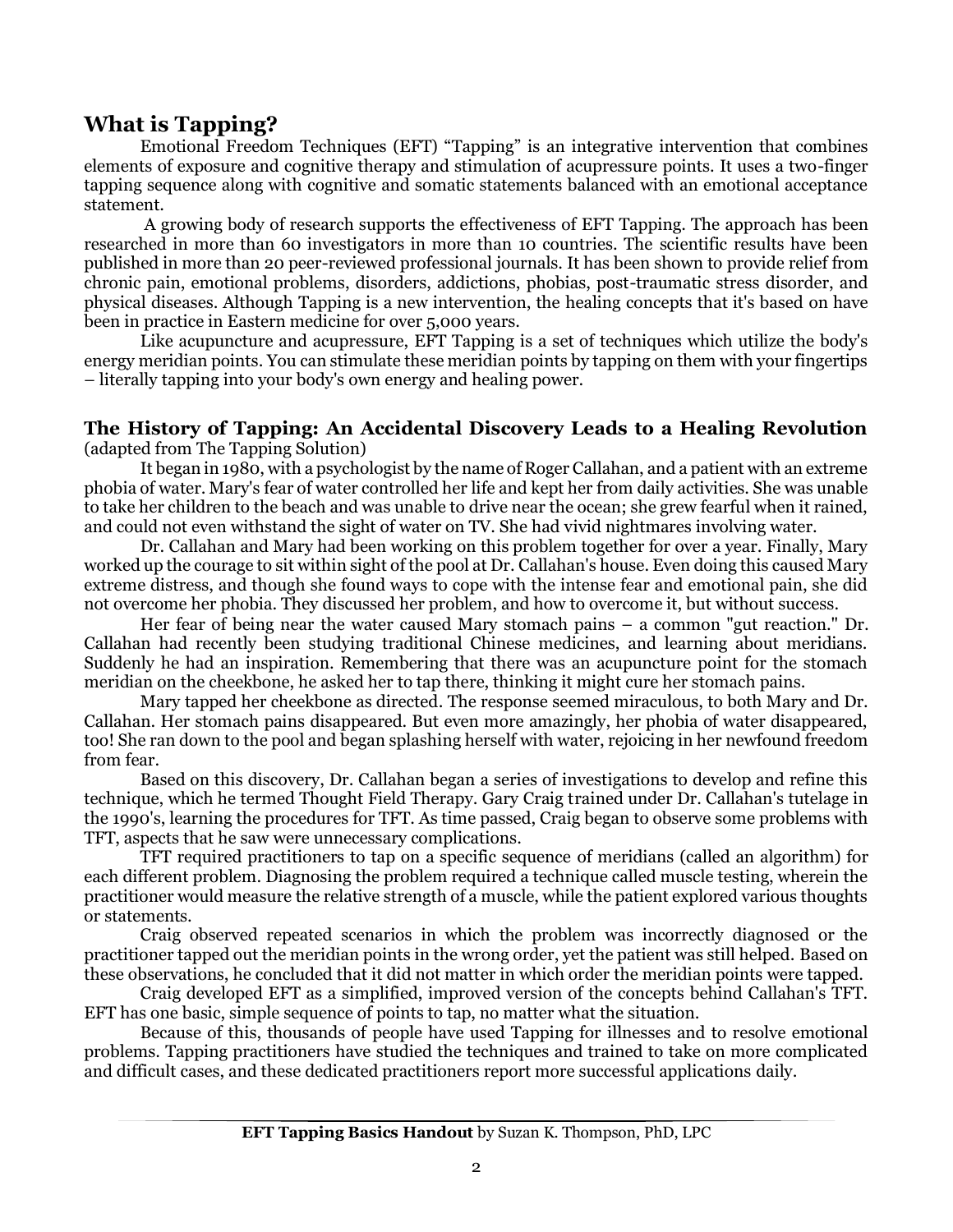#### **EFT Tapping is Evidenced Based Practice** (Adapted from Lori Leyden, Ph.D.)

In a paper published by *Scientific Research Journal* entitled, "Clinical EFT as an Evidence Based Practice for the Treatment of Psychological and Physiological Conditions", Dawson Church (2013) defines Clinical EFT, the method validated in many research studies, and shows it to be an "evidence-based" practice. The paper also describes standards by which therapies may be evaluated, such as those of the American Psychological Association (APA) Division 12 Task Force, and reviews the studies showing that Clinical EFT meets these criteria.

Several research domains are discussed, summarizing studies of:

- 1) psychological conditions such as anxiety, depression, phobias, and posttraumatic stress disorder (PTSD);
- 2) physiological problems such as pain and autoimmune conditions;
- 3) professional and sports performance; and
- 4) the physiological mechanisms of action of Clinical EFT.

Church (2013) lists the conclusions that may be drawn from this body of evidence, which includes 23 randomized controlled trials and 17 within-subjects studies.

The three essential ingredients of Clinical EFT are described: **exposure**, **cognitive shift**, and **acupressure**. The latter is shown to be an essential somatic-oriented ingredient in EFT's efficacy, and not merely a placebo. New evidence from emerging fields such as epigenetics, neural plasticity, psychoneuroimmunology, and evolutionary biology confirms the central link between emotion and physiology, and points to somatic stimulation as the element common to emerging psychotherapeutic methods.

Church (2013) concludes that Clinical EFT is a stable and mature method with an extensive evidence base. These characteristics have led to growing acceptance in primary care settings as a safe, rapid, reliable, and effective treatment for both psychological and medical diagnoses.

Peta Stapleton (2019) reports that EFT Tapping has been researched in more than 10 countries, by more than 60 investigators, whose results have been published in more than 20 different peerreviewed journals (over 100 publications in total).

David Feinstein (2012) outlines how EFT Tapping meets the APA criteria for evidence based too. What people are really asking when they ask "Is EFT evidence-based?" They are asking "Is EFT an approved treatment method?" The answer is yes. The National Institute for Health and Care Excellence (NICE in the UK) has approved EFT Tapping to be eligible for government funding based on their evaluation of the research and evidence, the Canadian Psychotherapy Association has approved EFT for their registered therapists, and Veterans Administration (VA in the US) has approved EFT as generally safe for the treatment of PTSD.

#### **How Does it Work?**

It appears that EFT Tapping affects the amygdala, the stress center in the brain, and the hippocampus, which is the memory center. Both play a role in helping you decide if something is safe or a threat. Clinical EFT has been shown to lower the stress hormone, cortisol. At higher levels, cortisol can lower immune functioning and impact our overall physical health.

Tapping is a practical, hands-on, easy-to-apply tool. It's a unique system to help people regain a sense of calm, which can be used by young and old.

**This is a different approach than traditional "positive thinking."** You're not being dishonest with yourself. You're not trying to cover up the stress and anxiety inside yourself with disingenuous affirmations. Instead, you're dealing directly with the anxiety and difficult feelings, and balancing that with a practice of radical acceptance to both your feelings and yourself. This results in a genuine change in how you think, feel and act.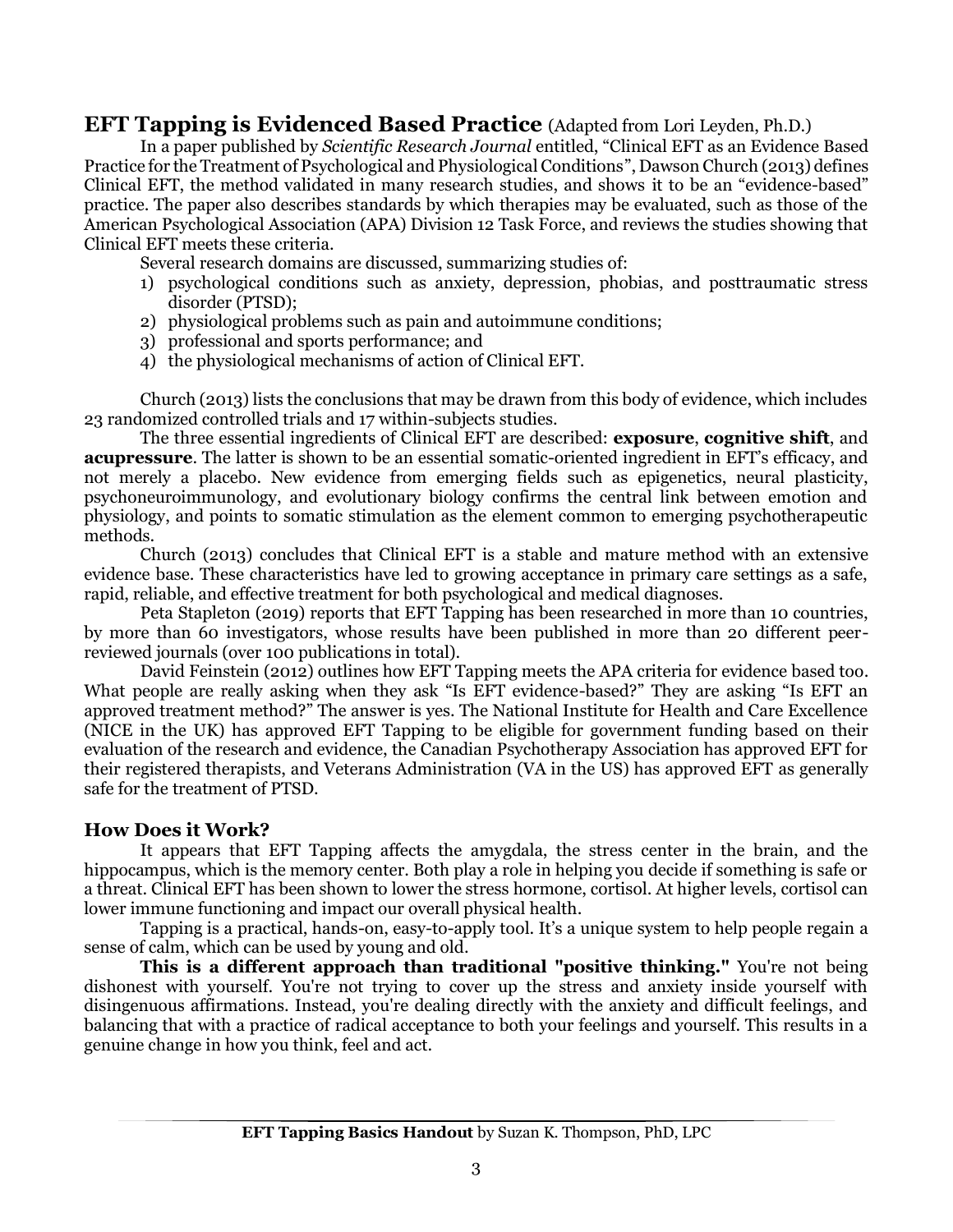# **Clinical EFT Improves Multiple Physiological Markers of Health**



© Mind Heart Connect 2018. Bach, D., Groesbeck, G., Stapleton, P., Banton, S., Blickheuser, K., & Church. D. (2018). Journal of Evidence Based Integrative Medicine.

# www.mindheartconnect.com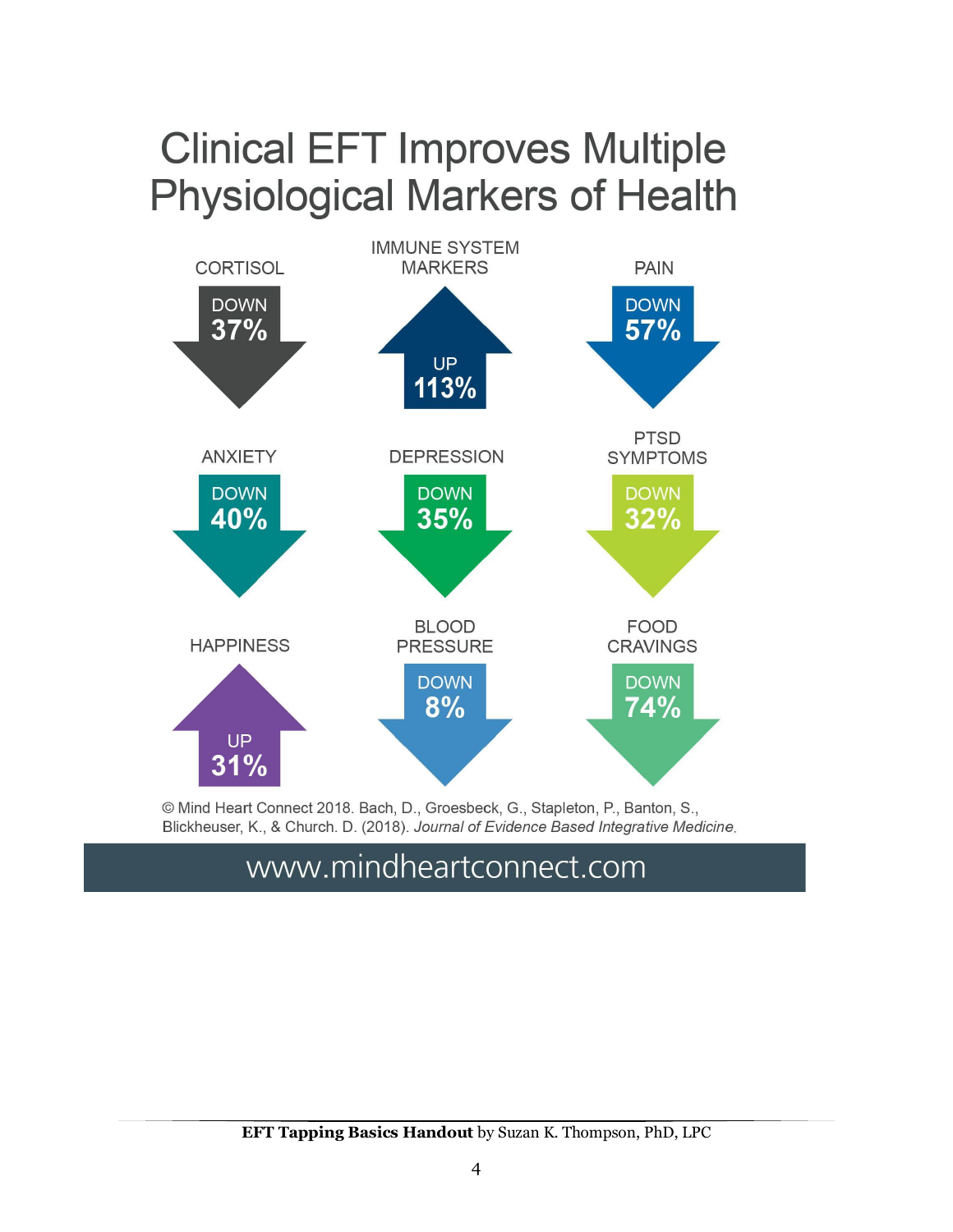## **A Meridian-Based Approach: Tapping on Acupressure Points to Address Issues**

*The cause of all negative emotion (dis-ease) is a disruption in the body's energy system.* The acupressure points below are the most common ones used with meridian-based therapies. Depending on the approach, there are up to 14 different points. For our work, we'll use the following "Basic EFT Tapping" sequence:



**STEP 1: Contacting the Problem** and identifying an event or specific situation you want to address.

**STEP 2: Identify Aspects of the situation/event**: thoughts, feelings, body sensations

**STEP 3: Assessing the Intensity** on a scale from 0 (no problem at all) to 10 (VERY difficult for me) as you experience it NOW (not when it was happening before, but in the PRESENT) 0 1 2 3 4 5 6 7 8 9 10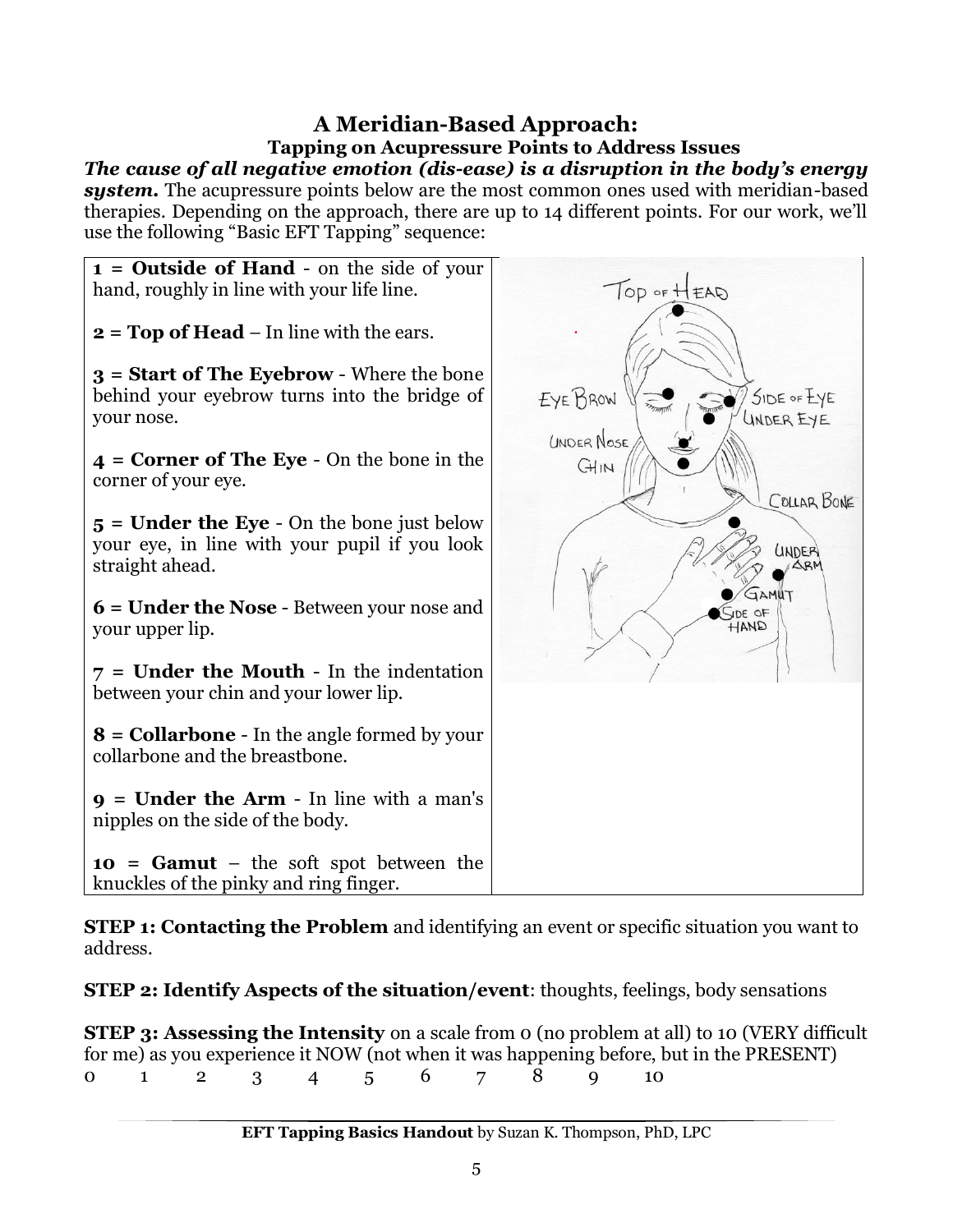To direct the releasing effects of the tapping to the required area, we focus the mind on the problem by using a statement of the problem or **the truth** of what is happening: **"I am afraid of heights**."

Preferably, this is **spoken out loud** to engage as much of the neurology as possible and to contact the issue as directly as possible. Choose a statement that rings true to you, using words that make sense to you and you alone. **The more forthright, direct and truthful you can be, the more profound a change you will experience.**

Assess the strength of the statement on a scale from 1-10, with 10 being "the most" of the issue. For example, "I'm afraid of heights" might have a strength (or Subjective Unit of Distress – SUD) of 7 when you think about it. It might have a SUD of 9 when you imagine yourself standing on a diving board. Be sure to write down the number.

#### **STEP 4: The Set Up**

Now that we've named the problem, we can start with the Set Up. For the **Set Up Statement**, begin with the above problem statement and add a **balancing statement**. The recommended one is "I deeply and completely love and accept myself."

Begin tapping the **Outside of the Hand** point and say:

**"Even though I (insert problem statement), I deeply and completely accept/love/forgive myself."** 

For example, if you decided your problem was "My back is killing me", you would say as your Set Up Statement: *"Even though my back is killing me, I deeply and profoundly accept myself."* 

Repeat this **three times**, tapping or rubbing the Outside of the Hand point continuously as you do so, and please do endeavor to put some meaning and energy into the "I deeply and profoundly accept myself" part.

#### **STEP 5: Tapping on the Points**

The round following the Set Up, we now tap all the points, starting from the Top of the Head and ending up with the Gamut.

As you tap each point, repeat **a shortened version of the Set Up Statement** (to bring the "problem" into awareness), called the **reminder phrase**. If your set up statement was, *"Even though I hate and despise my boss, I deeply and completely love and accept myself",* … you'll say the reminder (the shortened version) phrase: *"I hate and despise my boss"* … **on each point at the same time as you tap.**

**STEP 6: Stop & take a deep breath.** Notice the intensity NOW along with what thoughts, feelings, images, shifts are present.

**STEP 7: Reassess** on a scale from 0 (no problem at all) to 10 (VERY difficult for me)

0 1 2 3 4 5 6 7 8 9 10

Tune back into the problem you began with. How would you rate the strength of it now? What other issues came up while you were tapping? If you've gotten the strength down to a 0, then you're done! If it's moved a little downward (or even upward), then tune back in and review the OBJECTIONS below, tapping on them in the same sequence as above.

#### **STEP 8: Keep Tapping IF the intensity is more than ZERO,**

Tap more rounds. Use the information from steps 1 & 2, plus step 6.

#### **STEP 9: Repeat as necessary to get the relief you desire. Or, stop when you've reached ZERO!**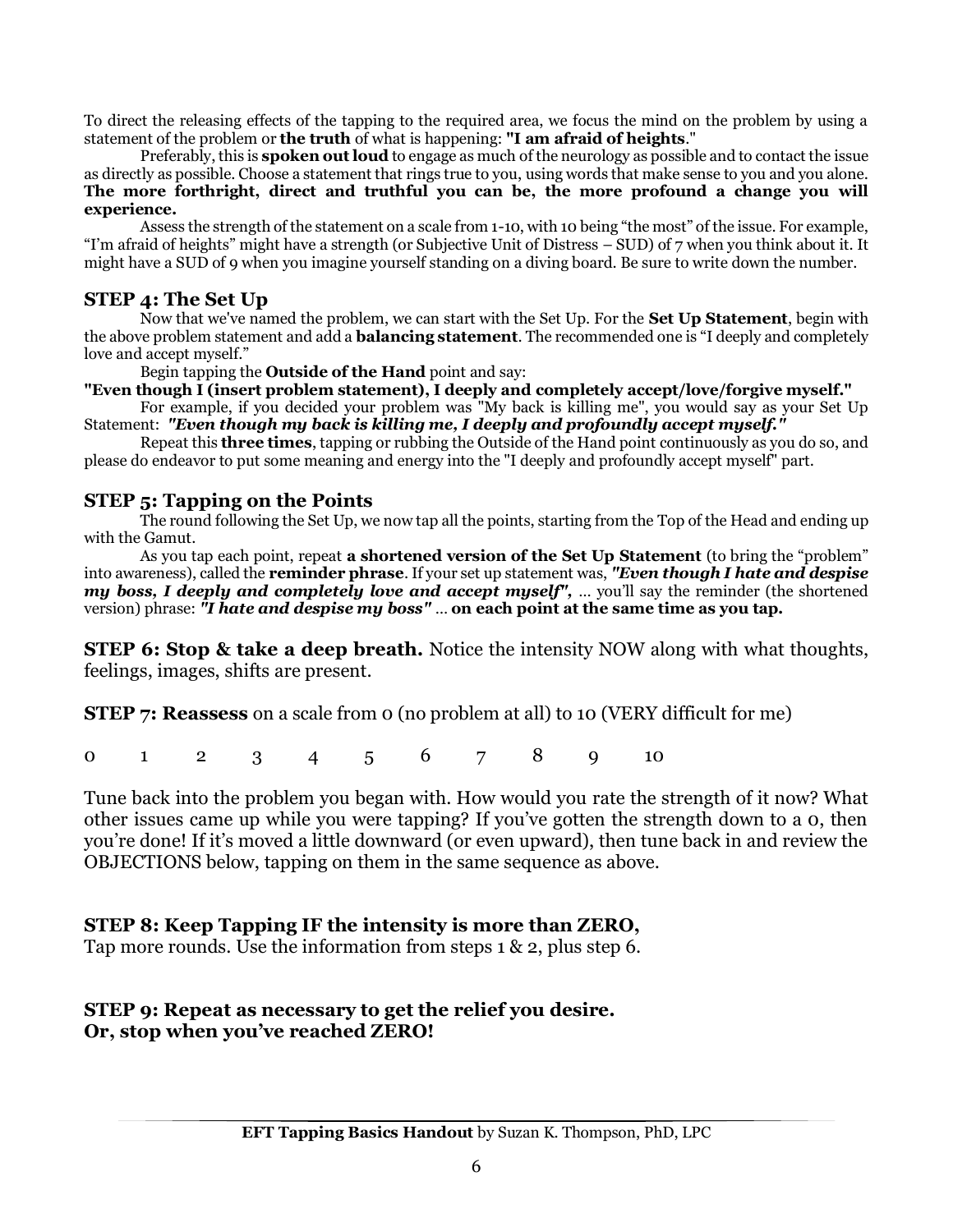## **Focusing on Specific Events**

You will find the most effective use of EFT Tapping is with specific events. A specific event is one from the past that can be captured in a short, 2-minute segment. The more specific you can get, the better.

Examples of GENERAL events: "I'm not confident." "All the kids at school hated me."

One strategy for identifying a specific event would be to frame an event with, "The time when…" and work with the client to identify a sequence of brief segments that tell a story. Each event will have its own "story board" or map that contains one or more "emotional crescendos." You might start with a general event, but ask the client for specific examples.

General: "I'm not confident." Examples of SPECIFIC events related to "I'm not confident":

- I felt shy and anxious when I went to my friend's birthday party at age 7.
- The time I couldn't find someone to eat lunch with me when I was in middle school.
- No one picked me when we played street soccer the summer I was in  $9<sup>th</sup>$  grade.
- The first time I gave a speech in English class in  $10^{th}$  grade.
- No one asked me to the prom when I was in  $11<sup>th</sup>$  grade.

"The first time I gave a speech in English class."

- I was nervous about the speech when I walked into class.
- I had to wait 30 minutes to present.
- The two girls who talked before me had colorful posters. I didn't!
- I felt stupid that I didn't create one, woo.
- I just knew I would blow it.
- When I stood up to go to the front of the class, I tripped and everyone laughed at me.
- I dropped my index cards halfway through my speech. I was so embarrassed!
- I finally finished and almost ran back to my seat.

#### **Where to find more information**

The following websites might be helpful as you continue to use this approach:

- YouTube has hundreds of examples of tapping. Look for ones by
	- o Gary Craig (founder of EFT)
	- o Carol Look [\(www.AttractingAbundance.com\)](http://www.attractingabundance.com/)
	- o Brad Yates
	- o Margaret Lynch (focuses on money & success)
	- o Pat Carrington, Ph.D.
	- o Peta Stapleton (TED Talk on the Fourth Wave of therapy)
	- Emotional Freedom Techniques website: [www.EmoFree.com](http://www.emofree.com/)
	- Dawson Church's website: www.EFTUniverse.com
	- Nick & Jessica Ortner's site: www.TheTappingSolution.com **Check out their app on iTunes!**
	- Association for Comprehensive Energy Psychology: [www.energypsych.org](http://www.energypsych.org/)
	- Fred Gallo's website http://www.energypsych.com/
	- David Feinstein & Donna Eden's website: http://www.innersource.net/ep
	- Peta Stapleton's website: www.PetaStapleton.com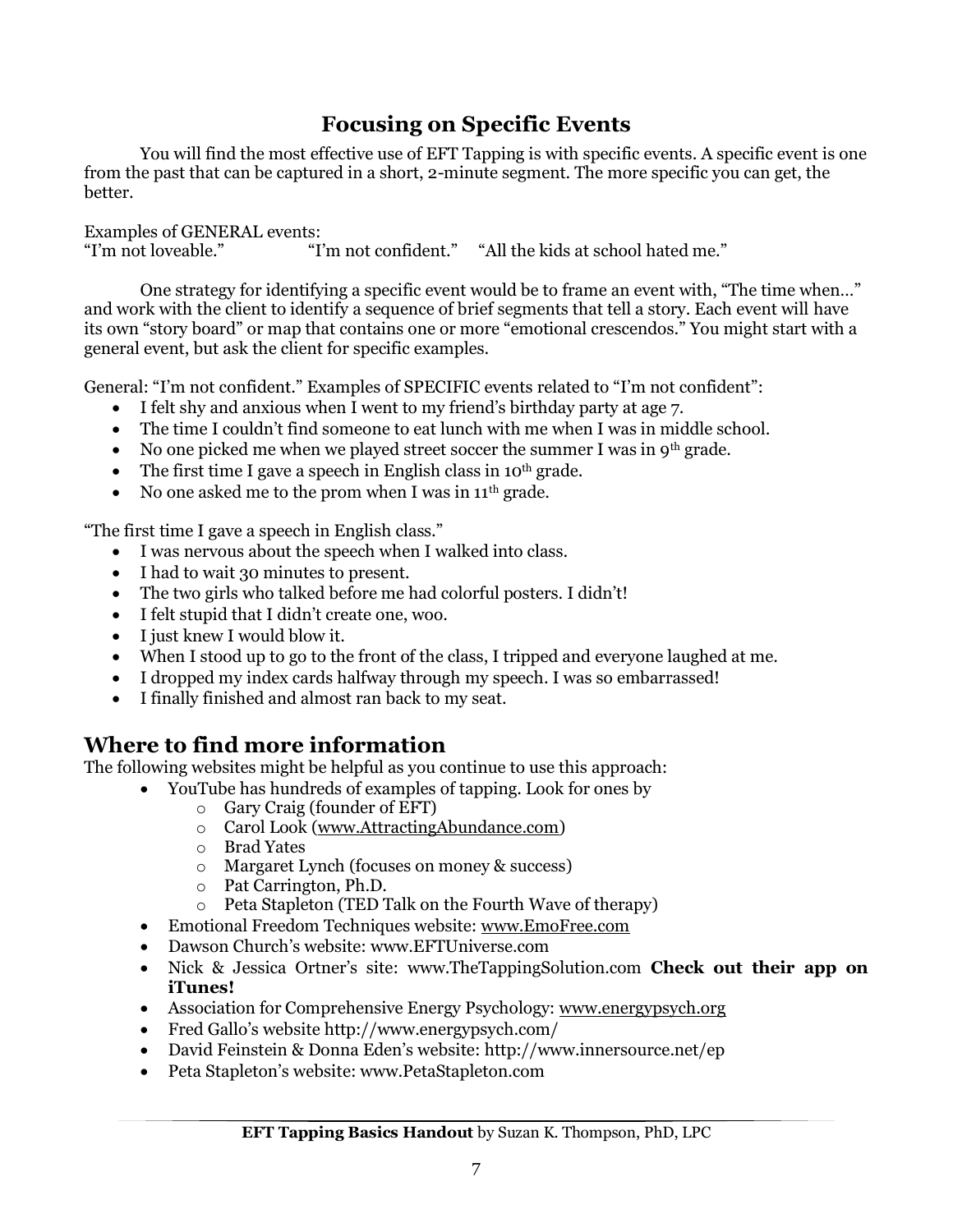## **Selected References**

- Baker, A.H. (2010). Emotional freedom techniques (EFT) reduces intense fears: A partial replication and extension of Wells et al. (2003). *Energy Psychology: Theory, Research, & Treatment, (2)*2.
- Benor, D.J., Ledger, K., Toussaint, L., Hett, G. & Zaccaro, D. (2009). Pilot Study of EFT, WHEE and CBT for Treatment of Test Anxiety in University Students. *Explore: The Journal of Science and Healing,* 5(6), 338-340.
- Bray, R. (2006). Thought field therapy: Working through traumatic stress without the overwhelming response. *Journal of Aggression, Maltreatment, and Trauma, 12, ½,* 103-123.
- Church, D. (2103). Clinical EFT as an evidence-based practice for the treatment of psychological and physiological conditions. *Psychology*, *4*, 645-654. doi: [10.4236/psych.2013.48092.](http://dx.doi.org/10.4236/psych.2013.48092)
- Church, D. & Brooks, A.J. (2014). CAM and energy psychology techniques remediate PTSD symptoms in veterans and spouses. *Explore*, *10(1).*
- Davidson, J., & Lynch, S. (2012). Thematic, literal and associative dream imagery following a high-impact event. *Dreaming*, *22*(1), 58-69. doi: 10.1037/a0026273
- Davison, M. L., Bershadsky, Bieber, J., Silversmith, D., Maruish, M.E., & Kane, R. L. (1997). Development of a brief, multidimensional, self-report instrument for treatment outcomes assessment in psychiatric settings: *Preliminary Findings. Assessment, Volume 4*, 259–275.
- Feinstein, D. (2008). Energy psychology: A review of the preliminary evidence. *Psychotherapy: Theory, Research, Practice, Training*, *45*, 199-213.
- Feinstein, D. (2012). Acupoint stimulation in treating psychological disorders: Evidence of efficacy. *Review of General Psychology.* Advance online publication. doi:10.1037/a0028602
- Gallo, F. P. (2007). *Energy tapping for trauma: Rapid relief from post-traumatic stress using energy psychology*. Oakland, CA: New Harbinger Press., Inc.
- Kessler, R.C., Soukup, J., Davis, R.B., Foster, D.F., Wilkey, S.A., Van Rompay, M.I., & Eisenberg, D.M. (2001). The use of complementary and alternative therapies to treat anxiety and depression in the United States. *American Journal of Psychiatry, 158, 289-294.*
- Lumadue, C. A., Munk, M., & Wooten, H.R. (2005). Inclusion of alternative and complementary therapies in CACREP training programs: A survey. *Journal of Creativity in Mental Health, 1*.
- Maruish, M. E. (1999). Symptom Assessment–45 Questionnaire (SA–45). In M. E. Maruish (Ed.). *The Use of Psychological Testing for Treatment Planning and Outcomes Assessment (2nd ed.),* Mahwah, NJ: Lawrence Erlbaum Associates.
- Moore, B. A., & Krakow, B. (2010). Imagery rehearsal therapy: emerging treatment for post traumatic nightmares in veterans. *Psychological Trauma: Theory, Research, Practice, and Policy*, *2*(3), 232-238. doi: 10.1037/a0019895
- Sezgin, N. & Özcan, B. (2009). The Effect of Progressive Muscular Relaxation and Emotional Freedom Techniques on Test Anxiety in High School Students: A Randomized Controlled Trial. *Energy Psychology: Theory, Research, & Treatment,*(1)1, 23-30.

Stapleton, P. (2019). The science behind tapping. Carlsbad, CA: Hay House, Inc.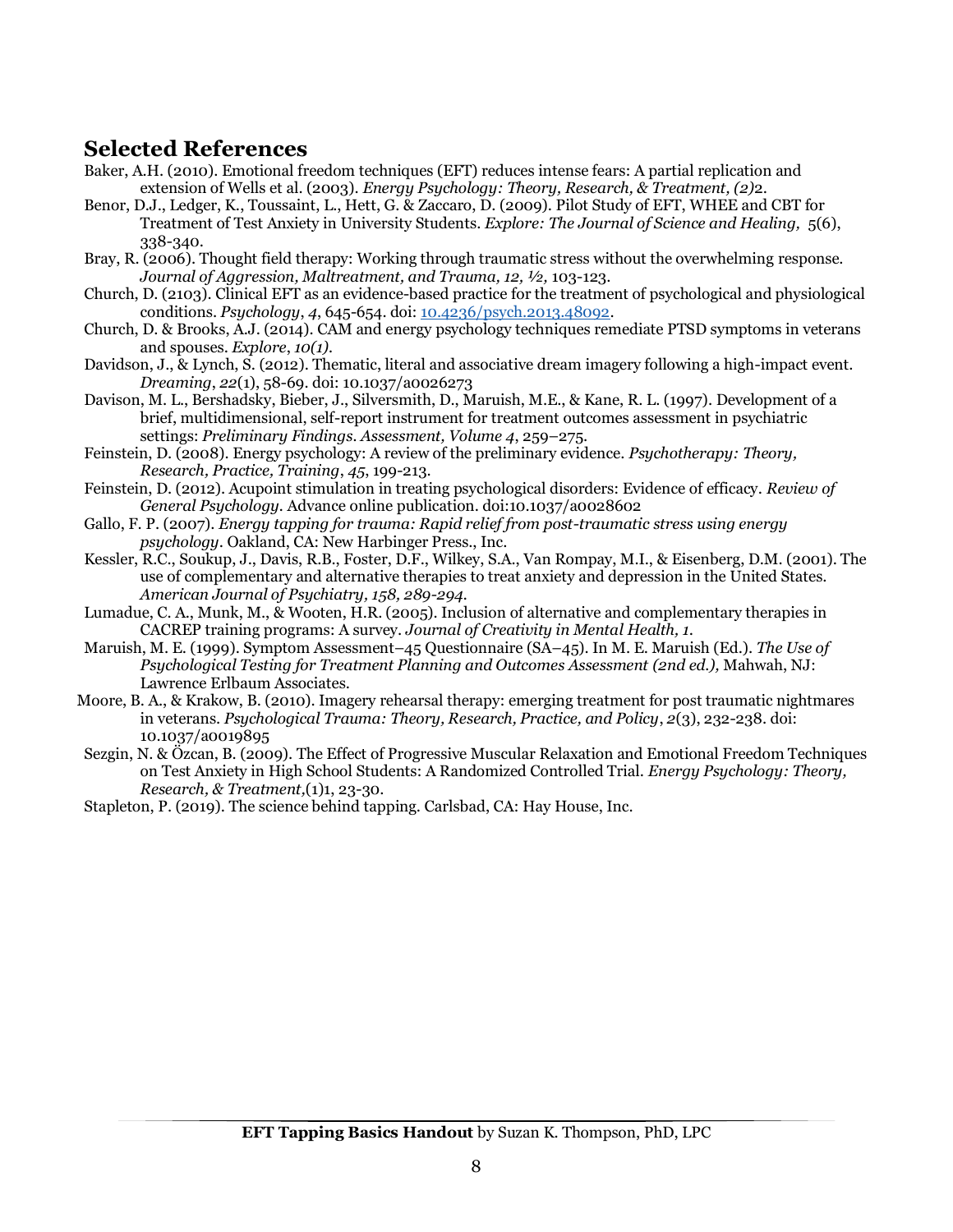# **THE 9 STEPS**

- 1. Identify a specific event or situation you want to address.
- 2. Identify aspects of the situation/event: Thoughts, Feelings, Body Sensations
- 3. Rate the intensity (0-10)
- 4. CREATE A SET-UP STATEMENT, including a statement of the issue along with a balancing statement (default = "I deeply & completely accept myself.") See handout for other options. Tap on the Outside of the Hand while repeating the set-up statement 3 times
- 5. Tap through the 9 additional points in the sequence, while saying a reminder statement (shortened version of the issue). Tap 5-7 times at each point. End with the gamut point.
- 6. Stop & take a deep breath
- 7. Reassess the intensity of the issue NOW 0-10 What else came up? Make note of this.
- 8. If the intensity is more than 0-2, Tap more rounds. Use the information from step 7 and begin again at step 4.
- 9. Repeat as necessary to get the relief you desire. Or, stop when you've reached 0-2. [Use the Reframe to close here.]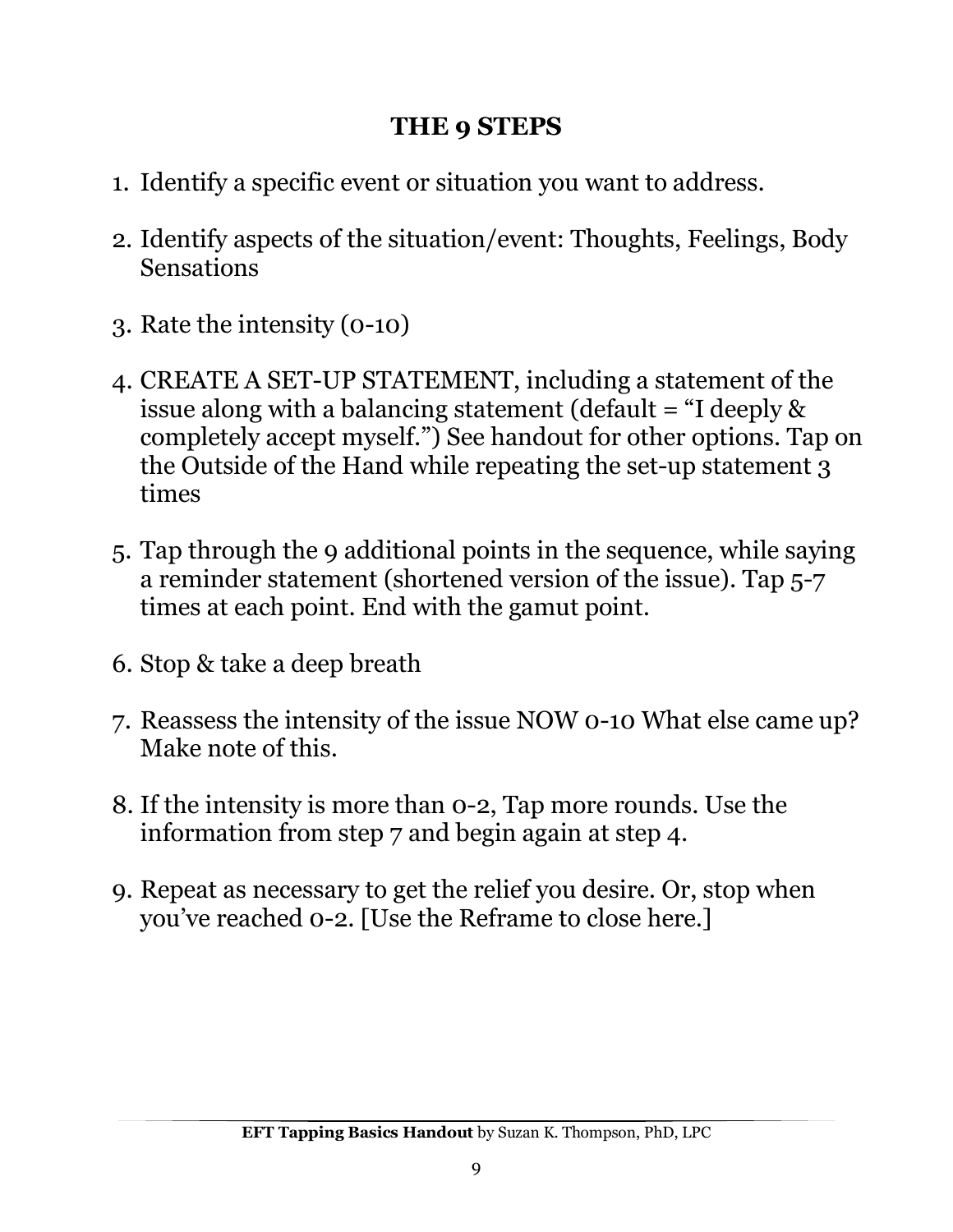# **EFT/Tapping WORKSHEET**

© 2017 by Suzan K. Thompson, Ph.D., LPC

## **Steps 1 & 2:**

A situation, event, issue or symptom that has been stressful or troubling for me is:

 $\frac{1}{2}$  , and the set of the set of the set of the set of the set of the set of the set of the set of the set of the set of the set of the set of the set of the set of the set of the set of the set of the set of the set

Some of my thoughts/beliefs about this are: (refer to the cognitions worksheet if needed)

\_\_\_\_\_\_\_\_\_\_\_\_\_\_\_\_\_\_\_\_\_\_\_\_\_\_\_\_\_\_\_\_\_\_\_\_\_\_\_\_\_\_\_\_\_\_\_\_\_\_\_\_\_\_\_

Feelings associated with this stressor/difficulty include (circle the ones that apply):

\_\_\_\_\_\_\_\_\_\_\_\_\_\_\_\_\_\_\_\_\_\_\_\_\_\_\_\_\_\_\_\_\_\_\_\_\_\_\_\_\_\_\_\_\_\_\_\_\_\_\_\_\_\_\_

\_\_\_\_\_\_\_\_\_\_\_\_\_\_\_\_\_\_\_\_\_\_\_\_\_\_\_\_\_\_\_\_\_\_\_\_\_\_\_\_\_\_\_\_\_\_\_\_\_\_\_\_\_\_\_

Anxiety/anxious, fear/scared, terrified, frustrated, mad/angry, enraged, unhappy, sad, depressed, stressed, overwhelmed, guilt, shame, embarrassment; other:

Where I feel this in my body is (describe it):

The most intense aspect (what stands out most) of these is:

## **Step 3: BEFORE TAPPING:**

Rate the intensity of the feeling(s)/thoughts about this as you're focusing NOW on it. Use a scale from 0 (no problem at all) to 10 (VERY difficult for me)

 $\frac{1}{2}$  , and the set of the set of the set of the set of the set of the set of the set of the set of the set of the set of the set of the set of the set of the set of the set of the set of the set of the set of the set

 $\frac{1}{2}$  , and the set of the set of the set of the set of the set of the set of the set of the set of the set of the set of the set of the set of the set of the set of the set of the set of the set of the set of the set

0 1 2 3 4 5 6 7 8 9 10

# **Step 4: Setup Statement**

This is a summary of the issue:

Balancing Statement I want to use:

# **Step 5: Tap on the points** (see the cheat sheet)

# **Step 6: Pause & Breathe**

**Step 7: Reassess**